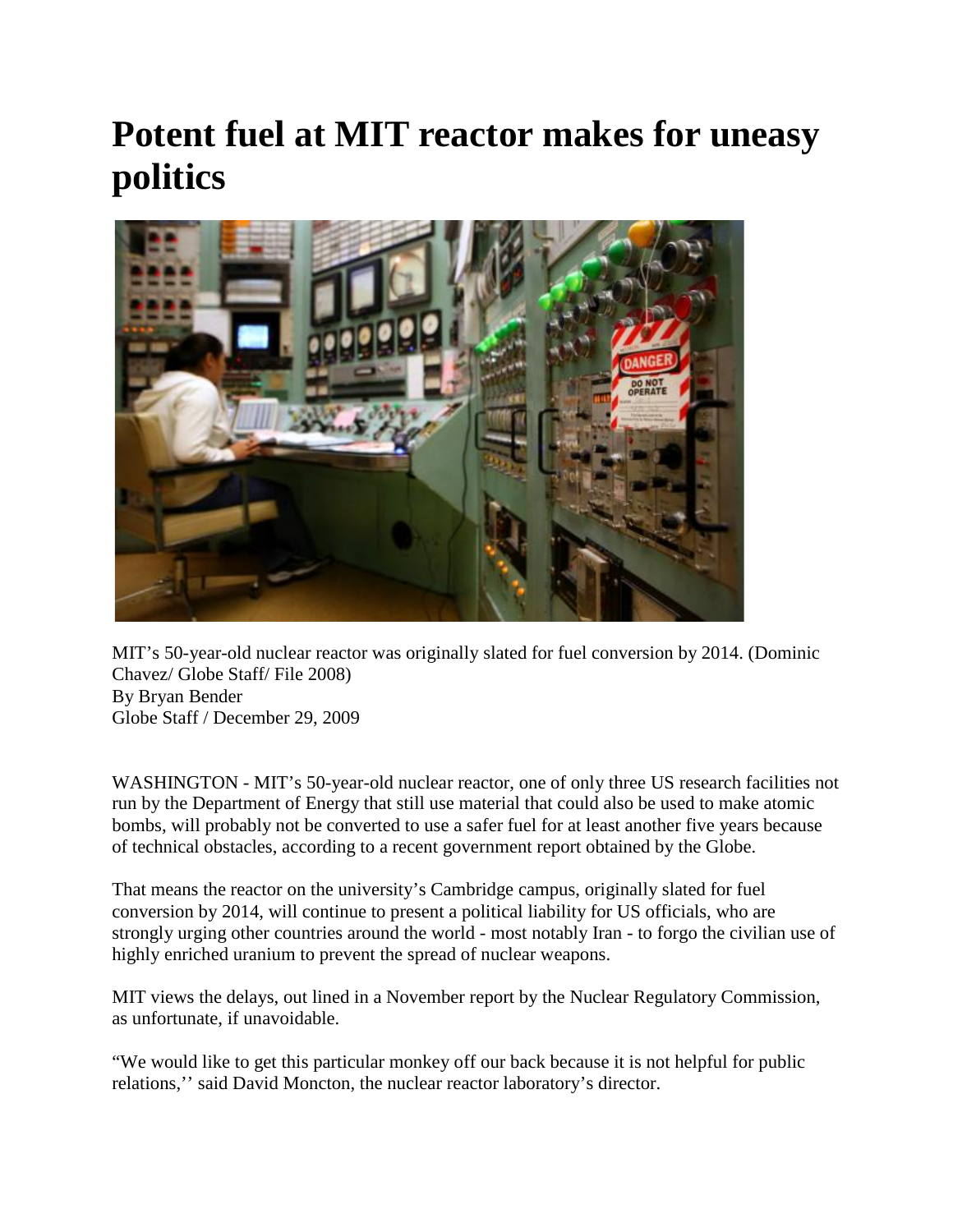The US government has spent millions of dollars in recent years helping other nations convert their civilian reactors from using highly enriched uranium to low enriched uranium, a suitable alternative for generating nuclear power that cannot be used to make an atomic bomb. And President Obama is expected to seek further commitments next year from foreign nations to phase out highly enriched uranium from civilian reactors.

But while the Department of Energy set a goal of 2014 to switch the MIT reactor to the lowergrade fuel, that commitment is not likely to be met, according to the Nuclear Regulatory Commission, largely because the MIT facility needs a special kind of new fuel to maintain its uniquely high density core - fuel that will take years to develop and certify before it can be manufactured in sufficient quantities.

"To meet this goal will require significant effort,'' according to the internal report. It said that the Department of Energy, which is overseeing the development of the new fuel, is "working towards establishing commercial capability, but it will not be ready by the 2014 conversion deadline.''

A Department of Energy spokesman expressed hope that the conversion can be completed sooner, but acknowledged there is a lot of work still ahead. "The fuel must be designed and extensively tested, new fuel fabrication processes must be developed, and multiple analyses and reviews must be performed to verify the fuel and hence the reactors' safety,'' he said.

Yet some former government officials also partially blame MIT for the delay, citing its insistence that the new fuel must provide the same performance as the current fuel - even though other forms of low enriched uranium fuel have long been available.

"There has been a tremendous amount of foot dragging, particularly on the part of the universities,'' said Victor Gilinsky, a former NRC commissioner who is now an energy consultant in California. He noted that the MIT reactor could be converted quickly if it were willing to give up some performance.

"We could be a lot further if there was more focus on the fuel development end by the government, but also willingness to make compromises at the user end,'' he said. "Maybe you don't need the same performance.''

Moncton, who took over as director in 2004, maintains that MIT is doing everything it can to convert the reactor as quickly as possible, to demonstrate to other countries that have similar facilities that the new fuel will be able to preserve their operations as well.

Most specialists agree that the facility - along with another at the University of Missouri and a research reactor run by the Department of Commerce in Maryland - is fully secure and that the amount of nuclear material in the reactor does not pose a major terrorist threat. Still, some believe the supply of fuel at the Albany Street facility could still be a terrorist target.

"You'd get a big radiation dose, but it wouldn't stop you from carrying it off,'' said Matthew Bunn, a professor at Harvard's Kennedy School of Government and author of "Securing the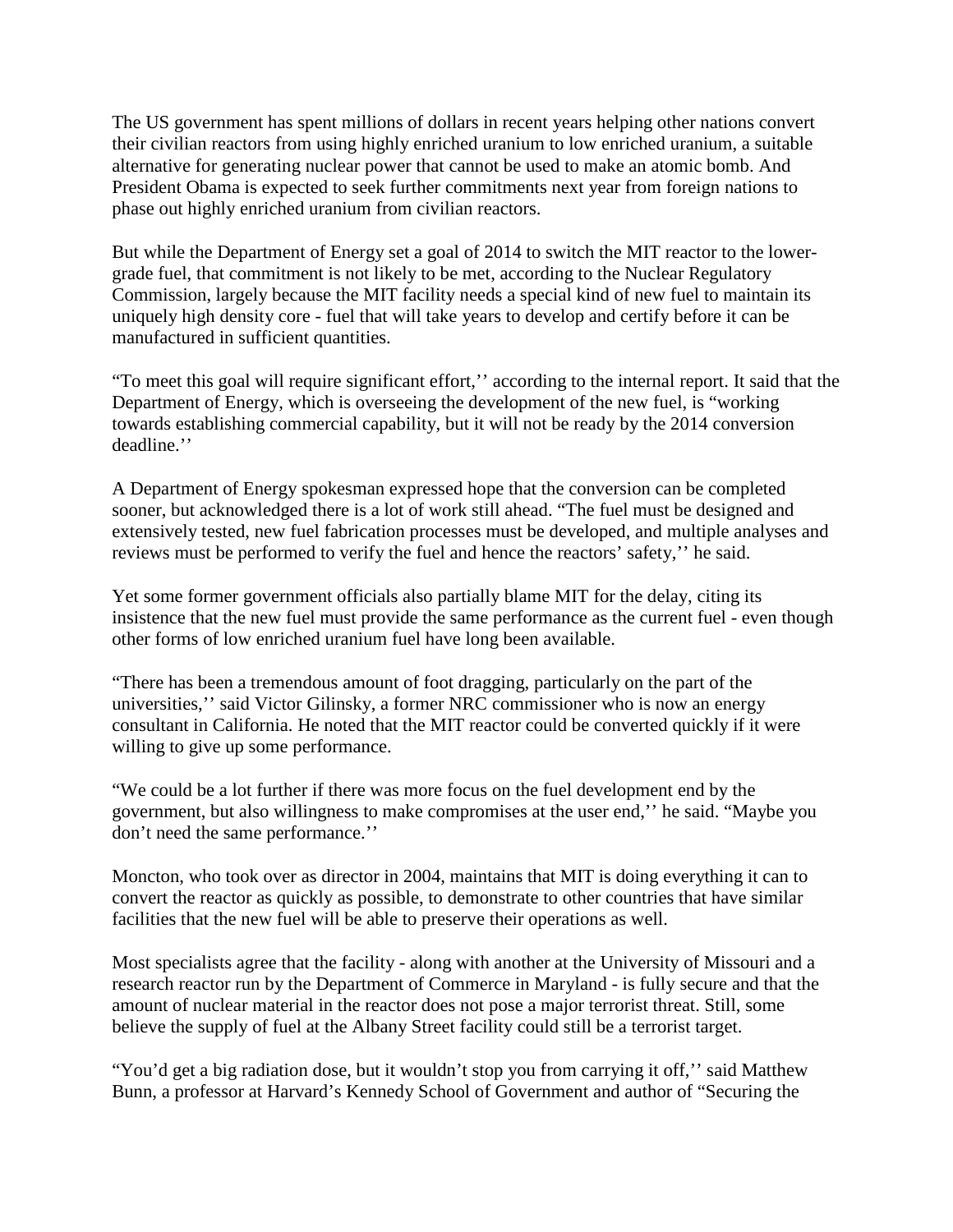Bomb,'' noting that government regulations do not require MIT to meet the same security guidelines as the plant that provides new fuel rods to the reactor several times a year.

Still, the thorniest issue is the double standard the MIT reactor presents to other countries, according to multiple specialists and government officials.

A congressional commission recently cited the conversion of such domestic reactors as a critical step to prevent the spread of nuclear weapons material worldwide, noting that other countries may refuse to convert their reactors if the US continues to use highly enriched uranium.

Arms control groups have urged the Nuclear Regulatory Commission to revoke the licenses of the US facilities if they don't meet the 2014 deadline.

The concerns come at a time when the United States and its allies are trying to persuade Iran to give up its uranium enrichment program, contending that if it only seeks civilian nuclear energy and not weapons - as the country maintains, it should purchase low enriched uranium fuel from other countries.

The International Atomic Energy Agency has accused Iran of using a civilian nuclear effort to shield a secret bomb-making program. Ironically, a number of Iran's nuclear scientists were trained in the 1970s on the MIT reactor before the two nations cut off diplomatic ties.

The MIT reactor, which was built in 1958 when the university began its nuclear engineering department, is now used for a variety of academic research and also brings in about \$1.5 million a year from commercial work, which covers about 60 percent of the annual operating costs, said Moncton, the director. He stressed MIT does not make a profit.

In addition to training nuclear engineers, one of its primary uses is medical research, including cancer therapies and studies of cell biology and blood chemistry. It is also a money-making enterprise, by radiating seeds used in prostate cancer treatments and by turning silicon into highperformance semiconductors for the hybrid car market.

But several officials with knowledge of the situation said that only recently have MIT officials been fully cooperative on the conversion plan - and only because they have been assured by the Department of Energy that they will not lose any capacity by using the new fuel.

Bunn said that when he previously served on a government panel reviewing nuclear security risks MIT "was absolutely against'' converting the reactor. "If you told them to convert to the fuels available today,'' he added, they would flatly refuse.

Alan J. Kuperman, director of the nonproliferation program at the University of Texas at Austin, said a major scientific argument against conversion had been that the reactor's "peak neutron flux'' would be diminished by 10 percent with the new fuel.